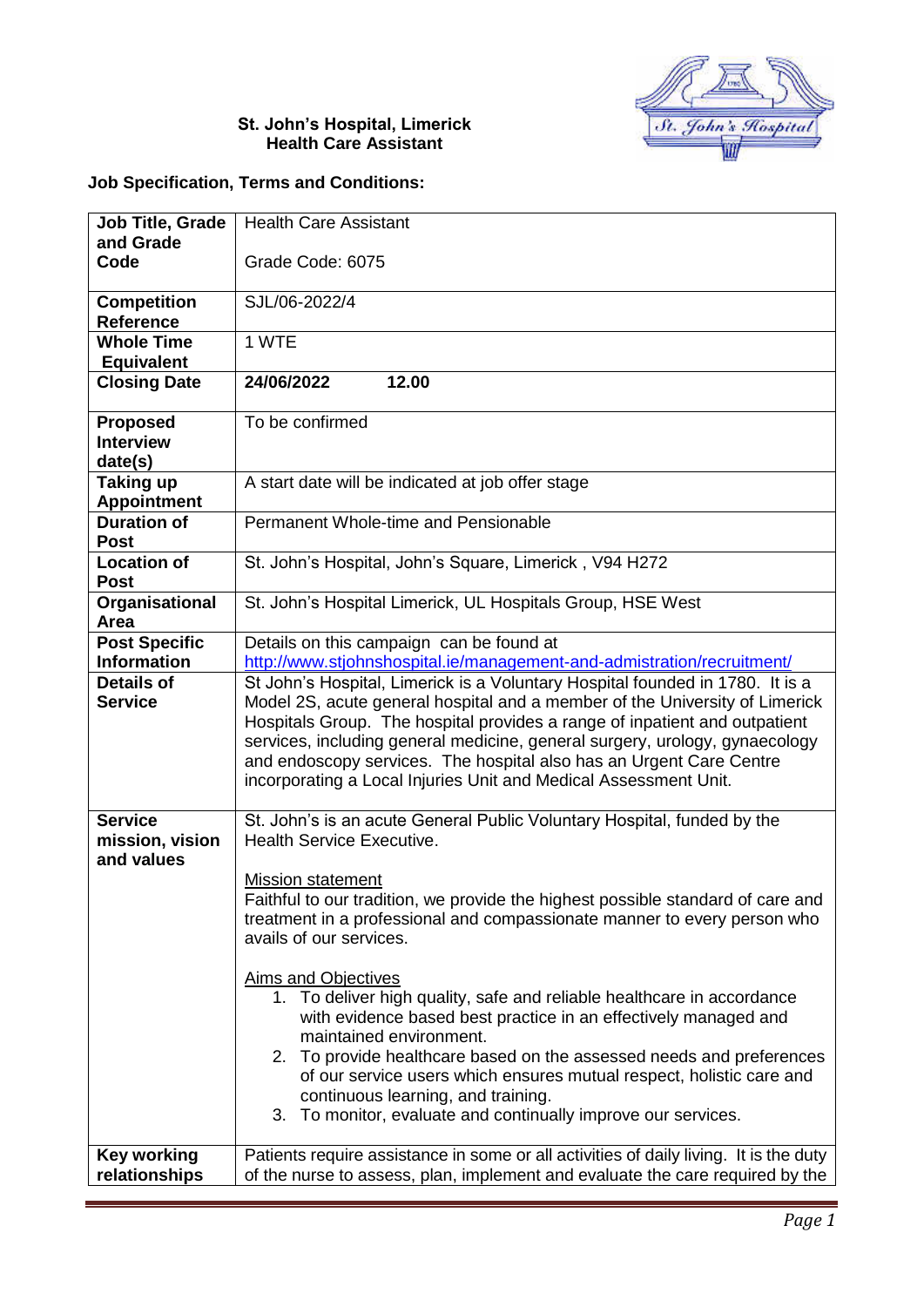|                                         | patient. The primary role of the Health Care Assistant (HCA) is to assist the<br>nurse in the implementation of the care plan as determined by the registered<br>nurse.                                                                                                                                                                                                                                                                                                                                                |
|-----------------------------------------|------------------------------------------------------------------------------------------------------------------------------------------------------------------------------------------------------------------------------------------------------------------------------------------------------------------------------------------------------------------------------------------------------------------------------------------------------------------------------------------------------------------------|
|                                         | The role involves collaborating with the nursing staff, in assisting patients with<br>the activities of daily living, and collaborating with all members of ward staff in<br>creating an efficient, safe and friendly environment for care delivery. The HCA<br>has been trained in the taking and recording of the patients observations i.e.<br>blood pressure, pulse, temperature and respirations, testing patients urine<br>specimens and the measurement and application of anti-embolic stockings<br>e.g. TEDs. |
| <b>Reporting</b><br><b>Arrangements</b> | The post holder will:<br>Report directly to the Clinical Nurse Manager<br>Is accountable to the Director of Nursing<br>٠                                                                                                                                                                                                                                                                                                                                                                                               |
| <b>Purpose of the</b><br><b>Post</b>    | Patients require assistance in some or all activities of daily living. It is the duty<br>of the nurse to assess, plan, implement and evaluate the care required by the<br>patient. The primary role of the Health Care Assistant (HCA) is to assist the<br>nurse in the implementation of the care plan as determined by the registered<br>nurse.                                                                                                                                                                      |
| <b>Job summary</b>                      | The role involves collaborating with the nursing staff, in assisting patients with<br>the activities of daily living, and collaborating with all members of ward staff in<br>creating an efficient, safe and friendly environment for care delivery. The HCA<br>has been trained in the taking and recording of the patients observations i.e.<br>blood pressure, pulse, temperature and respirations, testing patients urine<br>specimens and the measurement and application of anti-embolic stockings<br>e.g. TEDs. |
|                                         |                                                                                                                                                                                                                                                                                                                                                                                                                                                                                                                        |
| <b>Principle Duties</b>                 | Accountability:                                                                                                                                                                                                                                                                                                                                                                                                                                                                                                        |
| and<br><b>Responsibilities</b>          | HCA's are accountable for their actions in the delivery of patient care for which<br>they have been trained and must not undertake any duty for which they are<br>not trained. If HCA's feel that certain requests are beyond their capabilities,<br>they should make this known to the person(s) making the request.                                                                                                                                                                                                  |
|                                         | <b>Education/ Qualifications</b><br>The recognised qualification for Health Care Assistants is the FETAC (QQI<br>Level 5) Health Care Support Certificate. All newly recruited Health Care<br>Assistants must possess this qualification.                                                                                                                                                                                                                                                                              |
|                                         | Personal Conduct:                                                                                                                                                                                                                                                                                                                                                                                                                                                                                                      |
|                                         | HCA's should conduct themselves in a manner that conveys respect of the<br>individual and ensures safe patient care. The personal characteristics that<br>indicate these principles include:                                                                                                                                                                                                                                                                                                                           |
|                                         | Confidentiality<br>At all times, maintain patient's confidentiality.                                                                                                                                                                                                                                                                                                                                                                                                                                                   |
|                                         | <b>Courtesy</b><br>Be courteous in all dealings with patients, colleagues and visitors.                                                                                                                                                                                                                                                                                                                                                                                                                                |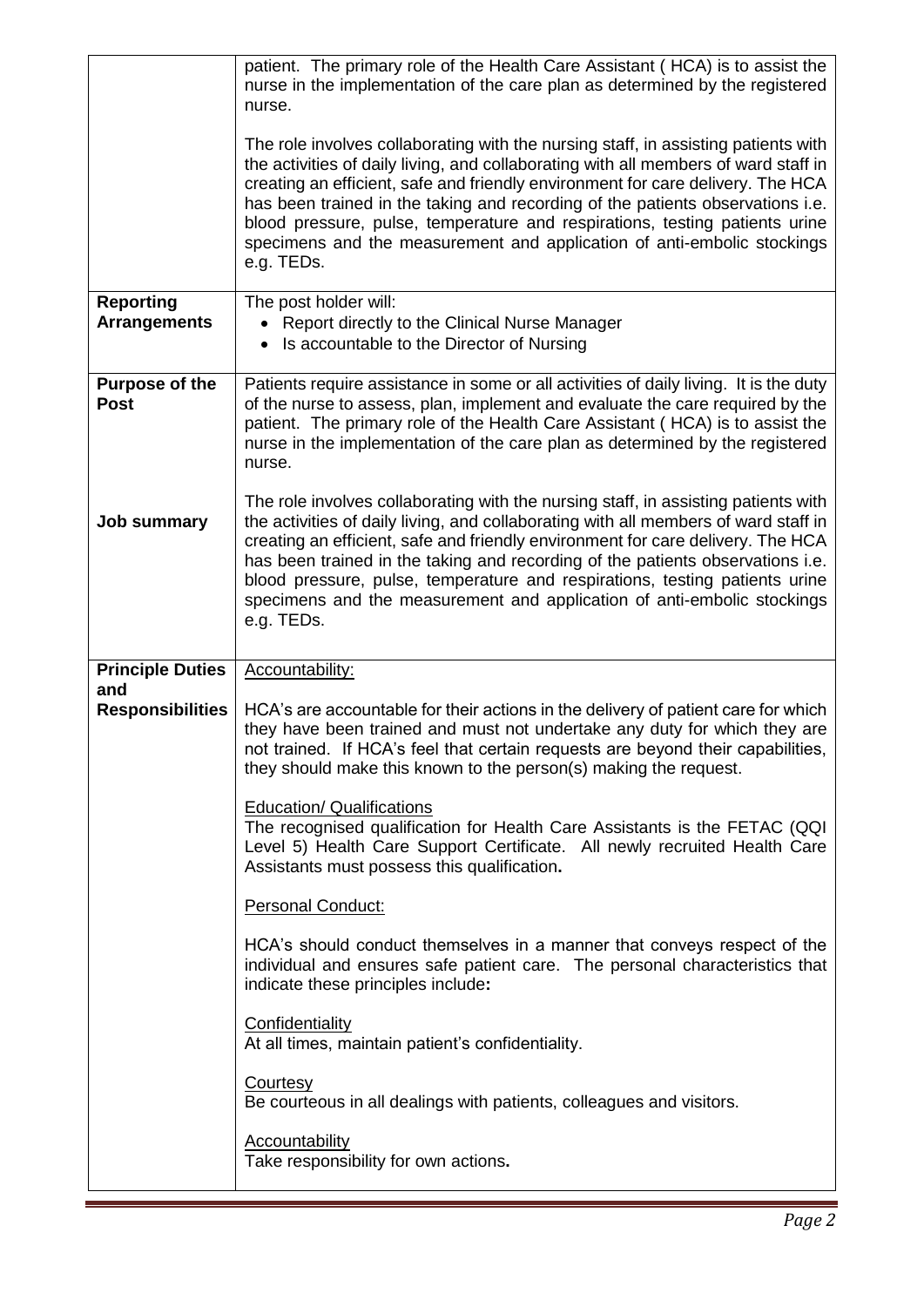| Communication<br>Respond to patients, colleagues and visitors appropriately, record all<br>information accurately and report all relevant information. Be able to work as<br>a team member.                                                                                                                                                                                                                                                                                                                                                                                                                                                                                                                                                                                                                                                                                                                                                                                                                                                                                                                                                                                                                                                                                                                                                                                                                                          |
|--------------------------------------------------------------------------------------------------------------------------------------------------------------------------------------------------------------------------------------------------------------------------------------------------------------------------------------------------------------------------------------------------------------------------------------------------------------------------------------------------------------------------------------------------------------------------------------------------------------------------------------------------------------------------------------------------------------------------------------------------------------------------------------------------------------------------------------------------------------------------------------------------------------------------------------------------------------------------------------------------------------------------------------------------------------------------------------------------------------------------------------------------------------------------------------------------------------------------------------------------------------------------------------------------------------------------------------------------------------------------------------------------------------------------------------|
| <b>Hygiene Standards/Infection Prevention &amp; Control</b><br>Read the Infection Control policies and ask your manager to explain parts that<br>you may not understand. Deliver a high standard of patient care. Be vigilant<br>in ensuring that a high level of hygiene and cleanliness is maintained. Practice<br>hand hygiene according to hospital policy.                                                                                                                                                                                                                                                                                                                                                                                                                                                                                                                                                                                                                                                                                                                                                                                                                                                                                                                                                                                                                                                                      |
| <b>Dignity and Privacy</b><br>All patients are entitled to have their dignity and privacy maintained as much<br>as is possible in the hospital setting. Ensure practice is reflective of this.                                                                                                                                                                                                                                                                                                                                                                                                                                                                                                                                                                                                                                                                                                                                                                                                                                                                                                                                                                                                                                                                                                                                                                                                                                       |
| <b>Health and Safety</b><br>Know and understand the Health and Safety regulations and apply them in the<br>workplace.                                                                                                                                                                                                                                                                                                                                                                                                                                                                                                                                                                                                                                                                                                                                                                                                                                                                                                                                                                                                                                                                                                                                                                                                                                                                                                                |
| DUTIES:                                                                                                                                                                                                                                                                                                                                                                                                                                                                                                                                                                                                                                                                                                                                                                                                                                                                                                                                                                                                                                                                                                                                                                                                                                                                                                                                                                                                                              |
| The HCA's role will involve some of the following activities, along with<br>others that may be necessary in the context of specific ward situations.                                                                                                                                                                                                                                                                                                                                                                                                                                                                                                                                                                                                                                                                                                                                                                                                                                                                                                                                                                                                                                                                                                                                                                                                                                                                                 |
| Maintaining a Safe Environment:                                                                                                                                                                                                                                                                                                                                                                                                                                                                                                                                                                                                                                                                                                                                                                                                                                                                                                                                                                                                                                                                                                                                                                                                                                                                                                                                                                                                      |
| The HCA will participate in maintaining a safe environment for patients,<br>visitors and staff, by maintaining vigilance to identify potential hazards,<br>and by taking the necessary steps to remove the hazards.                                                                                                                                                                                                                                                                                                                                                                                                                                                                                                                                                                                                                                                                                                                                                                                                                                                                                                                                                                                                                                                                                                                                                                                                                  |
| These steps will include:<br>Ensure all practices adhere to the Infection Control and Prevention Policy<br>➤<br>$\triangleright$ Assist in keeping all ward or unit areas clean and tidy<br>$\triangleright$ Move or assist in moving equipment and furniture as necessary<br>$\triangleright$ Washing and making up unoccupied beds when necessary<br>Returning trays and equipment to proper storage areas<br>$\triangleright$ Attending to the hygiene of equipment such as IV stands, infusion pumps,<br>hoists, bed cages, patient chairs, commodes and other ward equipment<br>Attend to spillages, when necessary, as quickly as possible to prevent<br>➤<br>accidents<br>Assist in the disposal of clinical waste according to Hospital policy<br>➤<br>Carefully dismantle clean procedure trolleys after their use<br>➤<br>Assist mobile, but disorientated, patients to navigate safely around the<br>➤<br>ward<br>Assist feeble visitors on the ward to prevent them falling or injuring<br>themselves<br>Escort / transport patients within or outside the hospital when necessary<br>➤<br>Remain with patients who require custodial supervision<br>➤<br>Prepare ward and bed areas for the reception of new patients<br>➤<br>Assist with the safekeeping of patient's personal property in conjunction<br>➤<br>with the nursing staff<br>Report broken or unsafe items that need repair<br>➤<br>Carry out errands<br>➤ |
| <b>Communicating:</b>                                                                                                                                                                                                                                                                                                                                                                                                                                                                                                                                                                                                                                                                                                                                                                                                                                                                                                                                                                                                                                                                                                                                                                                                                                                                                                                                                                                                                |
| Communication skills will be used to provide a caring service to patients,<br>colleagues and the public in a courteous and effective manner.                                                                                                                                                                                                                                                                                                                                                                                                                                                                                                                                                                                                                                                                                                                                                                                                                                                                                                                                                                                                                                                                                                                                                                                                                                                                                         |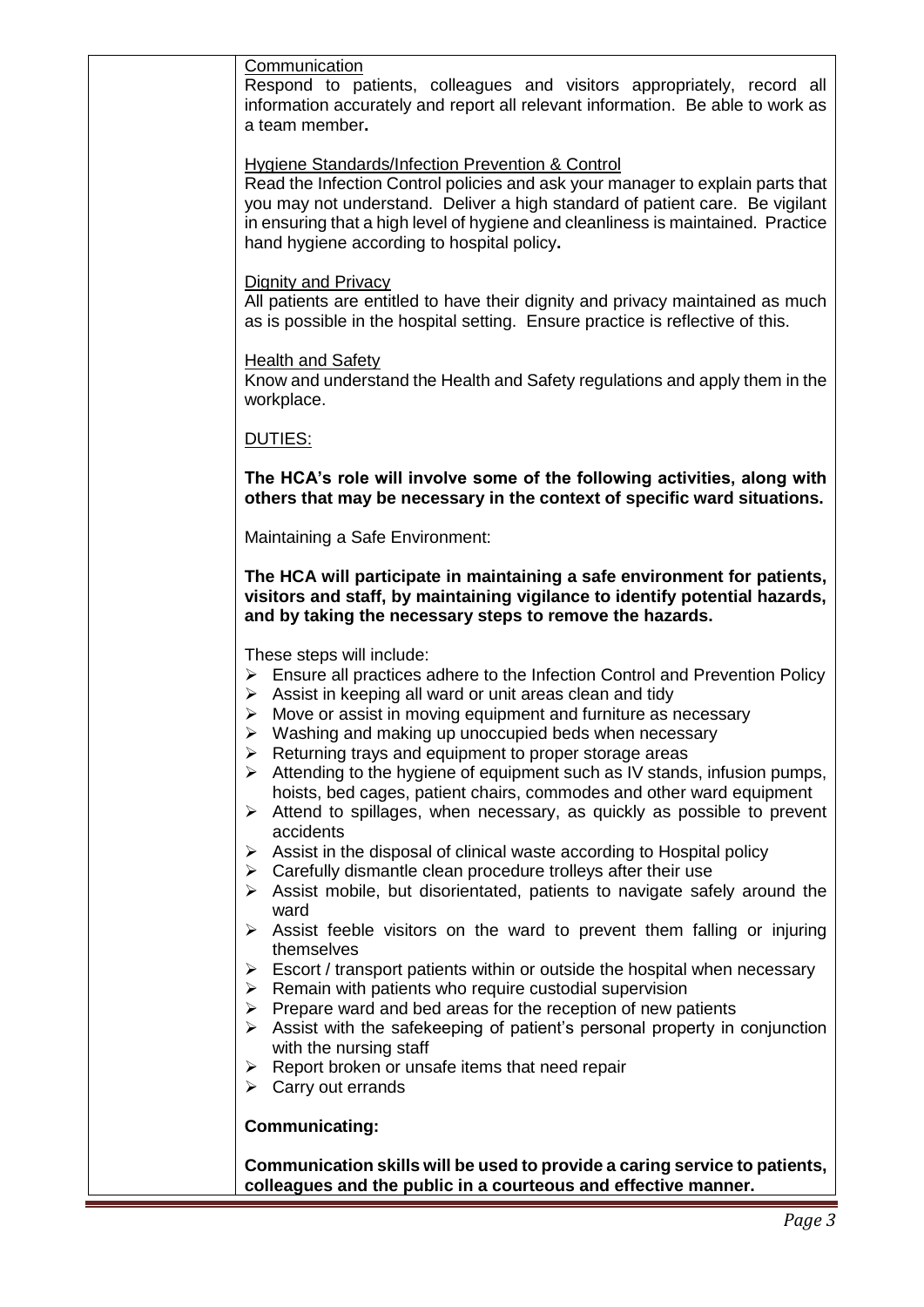| <b>HCA's will:</b>                                                                                                                                                                                                                                                                                                                                                                                                                                                                                                                                                                                                                                                                                                                                                                                                                                                                                                                                                                                                                                                                                         |
|------------------------------------------------------------------------------------------------------------------------------------------------------------------------------------------------------------------------------------------------------------------------------------------------------------------------------------------------------------------------------------------------------------------------------------------------------------------------------------------------------------------------------------------------------------------------------------------------------------------------------------------------------------------------------------------------------------------------------------------------------------------------------------------------------------------------------------------------------------------------------------------------------------------------------------------------------------------------------------------------------------------------------------------------------------------------------------------------------------|
| Treat everyone in a manner in which they themselves would like to be<br>➤<br>treated<br>Operate in accordance with the values of the Hospital. These values<br>➤<br>include integrity and openness, respect and support, caring, commitment<br>and loyalty to the organisation<br>$\triangleright$ Demonstrate a range of listening skills appropriate to the context of<br>different patient, visitor and ward situations<br>$\triangleright$ Contribute to the efficiency and effectiveness of the ward by<br>communicating openly with the nursing staff about patients' and relatives'<br>needs<br>$\triangleright$ Be perceptive in interpreting non-verbal communication<br>$\triangleright$ Use a range of communication methods to exchange information with the<br>nursing staff<br>$\triangleright$ Participate in constructing a physical environment that communicates<br>peace, comfort and caring to patients and their families<br>$\triangleright$ Direct all enquiries about a patient's condition to a member of the nursing<br>staff. This includes both telephone and verbal inquiries |
| HCA's have important obligations in relation to maintaining<br>confidentiality. This applies to information accessed<br>through<br>interactions with patients and their relatives or through interactions with<br>other ward staff. However, there is also an obligation to report to the<br>staff nurse, or other relevant authority, any information that may indicate<br>the potential of harm occurring to any person.                                                                                                                                                                                                                                                                                                                                                                                                                                                                                                                                                                                                                                                                                 |
| <b>Breathing:</b>                                                                                                                                                                                                                                                                                                                                                                                                                                                                                                                                                                                                                                                                                                                                                                                                                                                                                                                                                                                                                                                                                          |
| The HCA will assist staff nurses in maintaining patients' adequate<br>breathing.                                                                                                                                                                                                                                                                                                                                                                                                                                                                                                                                                                                                                                                                                                                                                                                                                                                                                                                                                                                                                           |
| They will:                                                                                                                                                                                                                                                                                                                                                                                                                                                                                                                                                                                                                                                                                                                                                                                                                                                                                                                                                                                                                                                                                                 |
| $\triangleright$ Recognise signs of distressed breathing in patients and report these to the<br>nursing staff<br>$\triangleright$ Assist with positioning the patient to make breathing easier and more<br>effective<br>$\triangleright$ Locate and bring oxygen supplying equipment to the bedside as directed<br>by the nursing staff<br>$\triangleright$ Help patients conserve their oxygen supply and reduce their demands for<br>oxygen by positioning personal items such as drinks, tissues and reading<br>materials within easy reach of the patient<br>$\triangleright$ Maintain the ward in a well-ventilated condition and in the condition<br>perceived by the patient as being most comfortable<br>$\triangleright$ Maintain a calming and relaxing atmosphere for the patient                                                                                                                                                                                                                                                                                                               |
| <b>Eating and Drinking:</b>                                                                                                                                                                                                                                                                                                                                                                                                                                                                                                                                                                                                                                                                                                                                                                                                                                                                                                                                                                                                                                                                                |
| The HCA has a significant contribution to make in helping patients meet<br>their needs for food and drink.                                                                                                                                                                                                                                                                                                                                                                                                                                                                                                                                                                                                                                                                                                                                                                                                                                                                                                                                                                                                 |
| Under the direction of the nursing staff they will:                                                                                                                                                                                                                                                                                                                                                                                                                                                                                                                                                                                                                                                                                                                                                                                                                                                                                                                                                                                                                                                        |
| $\triangleright$ Prepare patients to enjoy their meals as much as possible (for example by<br>offering mouth washes or opportunities to clean teeth or dentures, to use<br>toilet facilities and to wash their hands as appropriate)                                                                                                                                                                                                                                                                                                                                                                                                                                                                                                                                                                                                                                                                                                                                                                                                                                                                       |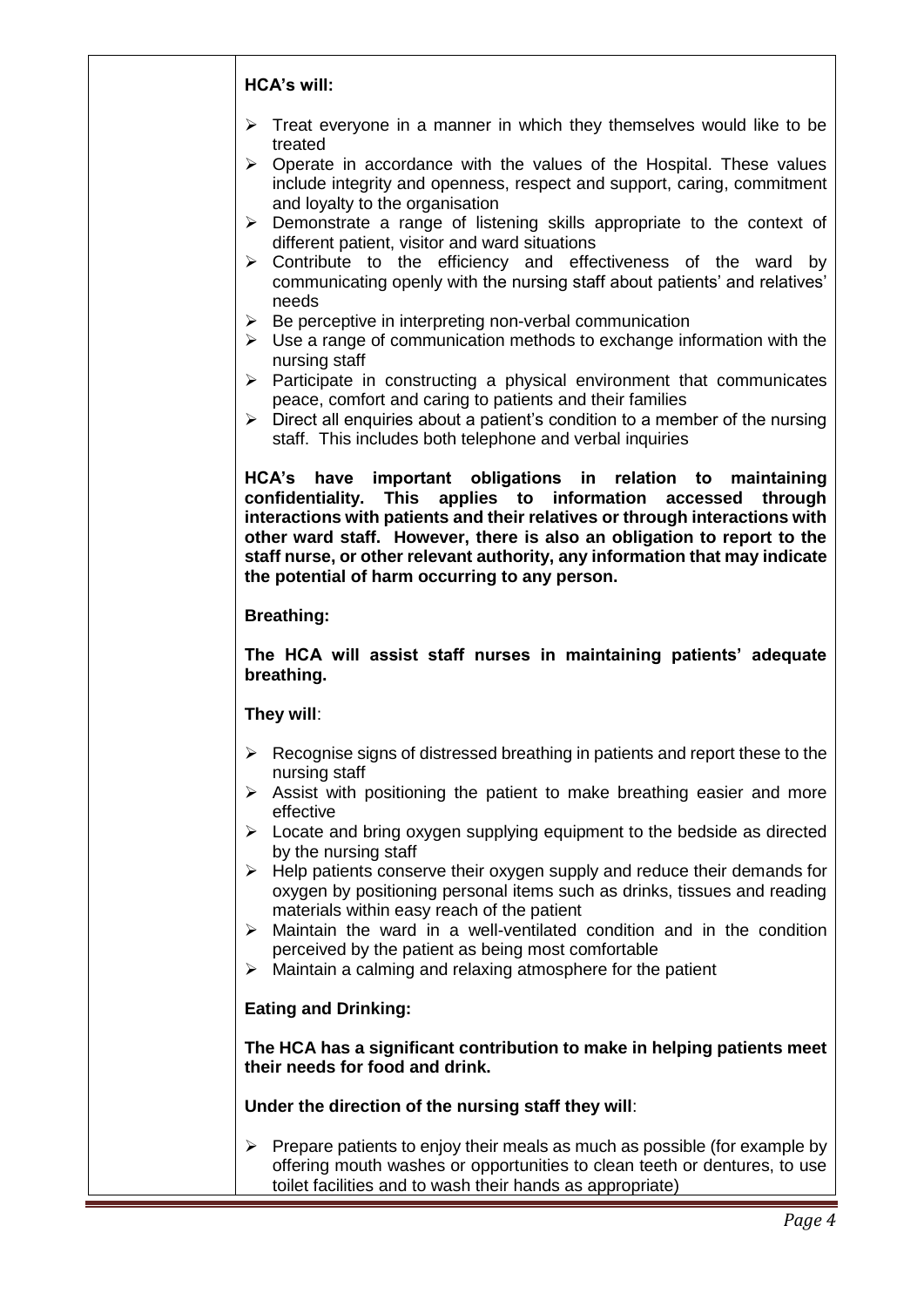| Prepare the eating environment by making it as aesthetically pleasant as<br>➤<br>possible by removing unnecessary items from the immediate bedside<br>(commodes, urinals and sputum cartons, for example)<br>Feed or help to feed patients as directed<br>➤<br>Assist patients with cutting or arranging their food so it can be easily eaten<br>➤<br>Observe the amounts of food and liquids consumed by patients who need<br>➤<br>special monitoring in this area and document appropriately<br>Making patients comfortable after their meals (for example, repositioning<br>➤<br>them for a nap, offering opportunities to clean their teeth or dentures)<br>Encouraging patients to drink plenty of fluid and making this possible by<br>➤<br>offering refreshing drinks frequently<br><b>Eliminating:</b>                                                                                                                                                                                                                                                                     |
|------------------------------------------------------------------------------------------------------------------------------------------------------------------------------------------------------------------------------------------------------------------------------------------------------------------------------------------------------------------------------------------------------------------------------------------------------------------------------------------------------------------------------------------------------------------------------------------------------------------------------------------------------------------------------------------------------------------------------------------------------------------------------------------------------------------------------------------------------------------------------------------------------------------------------------------------------------------------------------------------------------------------------------------------------------------------------------|
| Eliminating waste from the body is an essential process for all living<br>beings. It is a function of nursing to assist people in this area of living<br>when they need such assistance and the HCA will also offer assistance<br>in this area.                                                                                                                                                                                                                                                                                                                                                                                                                                                                                                                                                                                                                                                                                                                                                                                                                                    |
| They will:<br>Supervise patients in toilets and bathrooms when this is necessary<br>➤<br>Place patients on bedpans or commodes or assist nurses in doing this and<br>➤<br>ensure that patients are not left in this position longer than necessary<br>Attend to patients' post elimination hygiene needs<br>➤<br>Assist with the care of incontinent patients<br>➤<br>Measure and record volume of urine eliminated by patients when this is a<br>➤<br>concern and as directed by the nursing staff<br>Empty urinals recording volumes when directed<br>➤<br>Emptying urine drainage bags and recording volumes<br>➤<br>Emptying colostomy bags and other drainage bags as directed by the<br>➤<br>nursing staff<br>Disposing of used sputum containers<br>$\blacktriangleright$<br>$\triangleright$ Taking care of clothing belonging to patients which may become soiled<br>The HCA will strictly adhere to the universal precautions identified in the<br>➤<br>infection control policy document so as to prevent spread of infection when<br>dealing with human waste products |
| Personal cleansing and dressing:<br>HCA's contribute to patients' comfort and maintenance of personal<br>dignity by assisting them, when necessary, with personal cleansing and<br>dressing activities.                                                                                                                                                                                                                                                                                                                                                                                                                                                                                                                                                                                                                                                                                                                                                                                                                                                                            |
| These may include:                                                                                                                                                                                                                                                                                                                                                                                                                                                                                                                                                                                                                                                                                                                                                                                                                                                                                                                                                                                                                                                                 |
| $\triangleright$ Washing patients in bed, shower or bath and observing and reporting the<br>condition of patients skin<br>Helping with, or performing mouth care<br>≻<br>$\triangleright$ Shaving patients when necessary<br>$\triangleright$ Caring for patients' hair and nails as needed<br>Helping patients to dress and groom<br>➤                                                                                                                                                                                                                                                                                                                                                                                                                                                                                                                                                                                                                                                                                                                                            |
| <b>Controlling body temperature:</b>                                                                                                                                                                                                                                                                                                                                                                                                                                                                                                                                                                                                                                                                                                                                                                                                                                                                                                                                                                                                                                               |
| Peoples' comfort and indeed survival depend on their body temperature<br>being maintained within a normal range.                                                                                                                                                                                                                                                                                                                                                                                                                                                                                                                                                                                                                                                                                                                                                                                                                                                                                                                                                                   |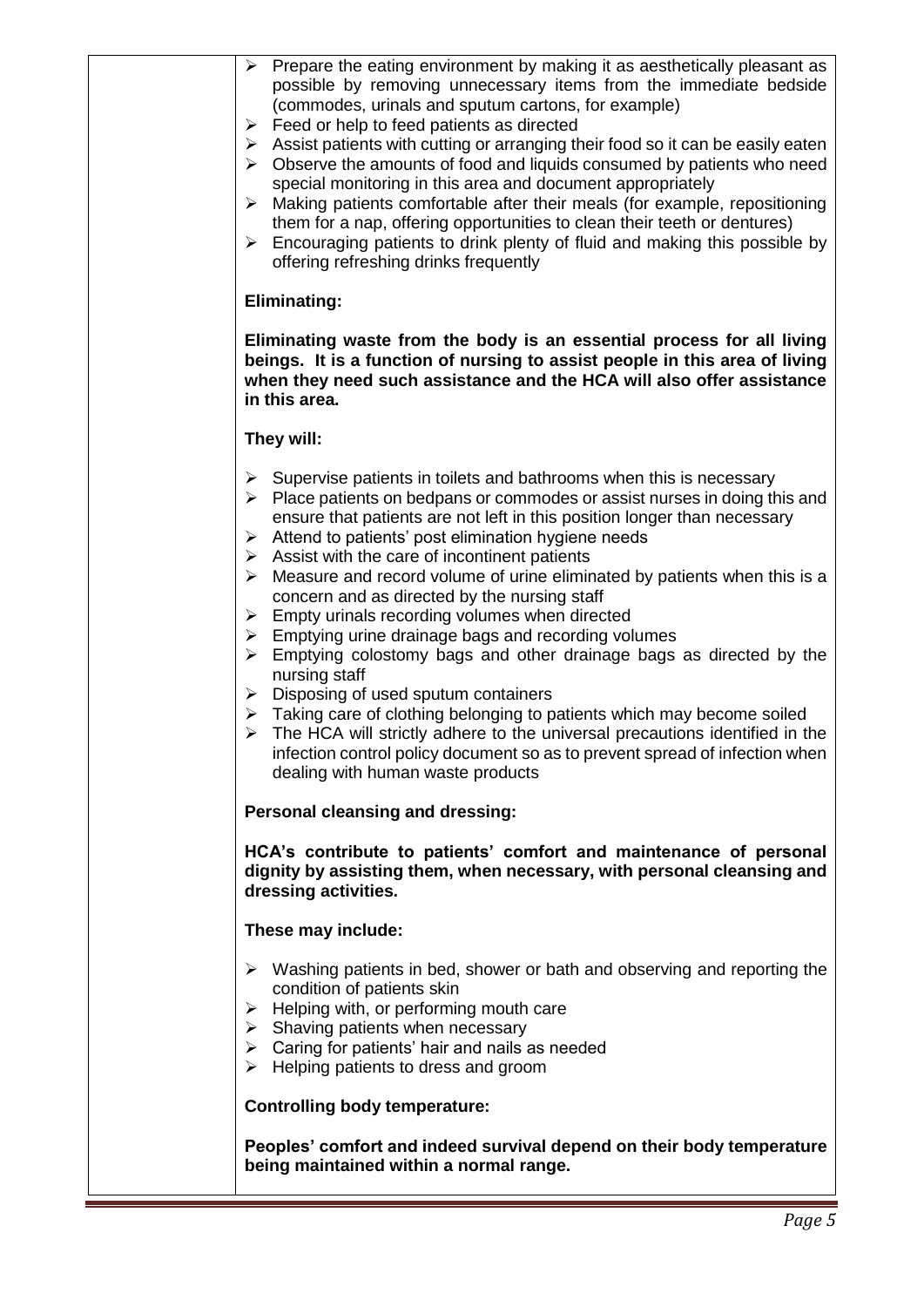| The HCA will contribute to this important function in the following ways:                                                                                                                                                                                                                                                                                                                                                                                                                                                                                                                                                                                                                                                                                                            |
|--------------------------------------------------------------------------------------------------------------------------------------------------------------------------------------------------------------------------------------------------------------------------------------------------------------------------------------------------------------------------------------------------------------------------------------------------------------------------------------------------------------------------------------------------------------------------------------------------------------------------------------------------------------------------------------------------------------------------------------------------------------------------------------|
| $\triangleright$ By offering extra blankets or removing them as requested by the patient or<br>by the nurse charged with the care of the patient<br>By providing other warming equipment as directed by the nurse<br>➤<br>Taking and recording patients temperature as directed by the nurse<br>➤                                                                                                                                                                                                                                                                                                                                                                                                                                                                                    |
| <b>Mobilising:</b>                                                                                                                                                                                                                                                                                                                                                                                                                                                                                                                                                                                                                                                                                                                                                                   |
| HCA's will help patients to maintain or regain their independence by<br>assisting them to mobilise in the following ways:                                                                                                                                                                                                                                                                                                                                                                                                                                                                                                                                                                                                                                                            |
| Assist patients with walking when this is appropriate<br>➤<br>$\triangleright$ Position patients comfortably and in a manner that enables mobility either<br>in bed or on a chair<br>Assist with turning and positioning patients in bed<br>➤<br>$\triangleright$ Provide patients with aids that enhance opportunities for mobility in<br>consultation with the nursing staff<br>> Participate in moving patients as directed by the nursing staff and<br>according to correct procedures which aim to prevent injury to all parties<br>involved<br>$\triangleright$ Report all falls, or other untoward events, experienced by patients to the<br>nursing staff                                                                                                                    |
| <b>Death and Dying:</b>                                                                                                                                                                                                                                                                                                                                                                                                                                                                                                                                                                                                                                                                                                                                                              |
| Addressing issues relating to death and dying constitutes an important<br>part of the HCA's role.                                                                                                                                                                                                                                                                                                                                                                                                                                                                                                                                                                                                                                                                                    |
| This may include:                                                                                                                                                                                                                                                                                                                                                                                                                                                                                                                                                                                                                                                                                                                                                                    |
| $\triangleright$ Establishing a quiet, comfortable and dignified environment for the dying<br>person and family members to share<br>$\triangleright$ Listening with respect and with empathy to relatives who may wish to chat<br>Providing comforting and refreshing drinks or snacks for relatives who may<br>➤<br>be spending long periods both day or night with their dying family member<br>Providing comfort measures for the dying person as directed by the<br>➤<br>nursing staff. These may include frequent small sips of fluid, sponging of<br>a warm forehead, adjusting pillows and bedclothes<br>Assisting with the preparation of the body for it's removal to the mortuary<br>➤<br>Organisation of the dead person's belongings for their return to the family<br>➤ |
| Collaboration in other ward activities including:                                                                                                                                                                                                                                                                                                                                                                                                                                                                                                                                                                                                                                                                                                                                    |
| The taking and recording of patients observations as directed by the nurse,<br>➤<br>and reporting abnormalities<br>Assisting the nurse in the provision of quality nursing service<br>➤<br>$\triangleright$ Accepting guidance and assisting the nurse in duties associated with the<br>delivery of care and management of the ward/healthcare environment and<br>other support duties as appropriate<br>Assisting in creating a safe environment for patients, colleagues and<br>➤<br>visitors<br>Checking ward stocks and listing those that need re-ordering<br>➤<br>Maintaining orderly storage of supplies<br>➤<br>Reporting to the nursing staff any requests from patients or relatives<br>➤                                                                                  |
| Reporting to the nursing staff any complaints of pain, distress etc.<br>➤<br>expressed by patients                                                                                                                                                                                                                                                                                                                                                                                                                                                                                                                                                                                                                                                                                   |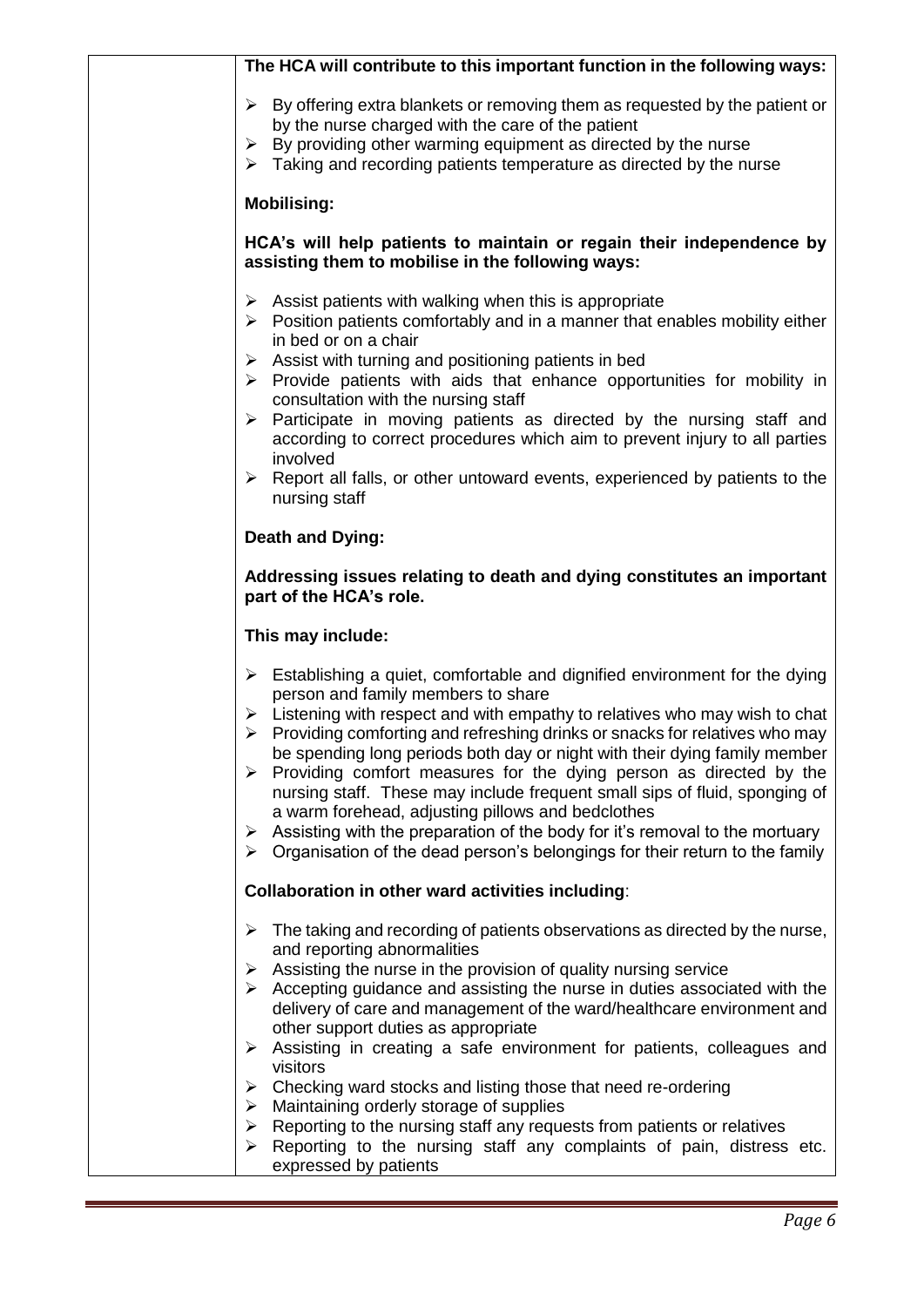|                                               | $\triangleright$ Undertaking training and development of further skills as directed by the<br>Director of Nursing                                                                                                                                                                                                                                                                                                                                                                                                                                                                                                                                                                                                                                                                                |
|-----------------------------------------------|--------------------------------------------------------------------------------------------------------------------------------------------------------------------------------------------------------------------------------------------------------------------------------------------------------------------------------------------------------------------------------------------------------------------------------------------------------------------------------------------------------------------------------------------------------------------------------------------------------------------------------------------------------------------------------------------------------------------------------------------------------------------------------------------------|
|                                               | The HCA must report to and work under the supervision and direction of the<br>nursing staff in relation to all duties / tasks                                                                                                                                                                                                                                                                                                                                                                                                                                                                                                                                                                                                                                                                    |
|                                               | Nursing staff will allocate duties in accordance with their professional<br>judgement and the HCA's competence as determined by the registered nurse                                                                                                                                                                                                                                                                                                                                                                                                                                                                                                                                                                                                                                             |
|                                               | The nursing staff must not allocate any duty to the HCA for which he/she has<br>not been trained                                                                                                                                                                                                                                                                                                                                                                                                                                                                                                                                                                                                                                                                                                 |
|                                               | Confidentiality:                                                                                                                                                                                                                                                                                                                                                                                                                                                                                                                                                                                                                                                                                                                                                                                 |
|                                               | In the course of your employment you may have access to, or hear<br>information concerning, the medical or personal affairs of patients<br>and/or staff, or other health service business. Such records and<br>information are strictly confidential and, unless acting on the<br>instructions of an authorised officer, on no account must information<br>concerning staff, patients or other health service business be divulged<br>or discussed except in the performance of normal duty. In addition,<br>records must never be left in such a manner that unauthorised persons<br>can obtain access to them and must be left in safe custody when no<br>longer required. You will be required to comply with the legislation in<br>respect of the General Data Protection Regulation (GDPR). |
|                                               | The above Job Description is not intended to be a comprehensive list of all<br>duties involved and consequently, the post holder may be required to<br>perform other duties as appropriate to the post, which may be assigned to<br>him/her from time to time. Flexibility must be exercised in dealing with new<br>situations and emergencies.                                                                                                                                                                                                                                                                                                                                                                                                                                                  |
| <b>Eligibility</b><br><b>Criteria</b>         | 1. Professional Qualifications & Experience                                                                                                                                                                                                                                                                                                                                                                                                                                                                                                                                                                                                                                                                                                                                                      |
| <b>Qualifications</b><br>and/or<br>experience | Each candidate must, at the latest date for receipt of completed<br>applications for the post have:                                                                                                                                                                                                                                                                                                                                                                                                                                                                                                                                                                                                                                                                                              |
|                                               | (a) Obtained at least a Pass in the Junior Certificate Examination<br>or have passed an examination of at least equivalent standard                                                                                                                                                                                                                                                                                                                                                                                                                                                                                                                                                                                                                                                              |
|                                               | and have                                                                                                                                                                                                                                                                                                                                                                                                                                                                                                                                                                                                                                                                                                                                                                                         |
|                                               | (b) Obtained the relevant eight individual modules of QQI Level 5<br>Healthcare qualification                                                                                                                                                                                                                                                                                                                                                                                                                                                                                                                                                                                                                                                                                                    |
|                                               | or                                                                                                                                                                                                                                                                                                                                                                                                                                                                                                                                                                                                                                                                                                                                                                                               |
|                                               | (c) An equivalent relevant health care qualification                                                                                                                                                                                                                                                                                                                                                                                                                                                                                                                                                                                                                                                                                                                                             |
|                                               | and                                                                                                                                                                                                                                                                                                                                                                                                                                                                                                                                                                                                                                                                                                                                                                                              |
|                                               | (d) Candidates must have the personal competence and capacity to                                                                                                                                                                                                                                                                                                                                                                                                                                                                                                                                                                                                                                                                                                                                 |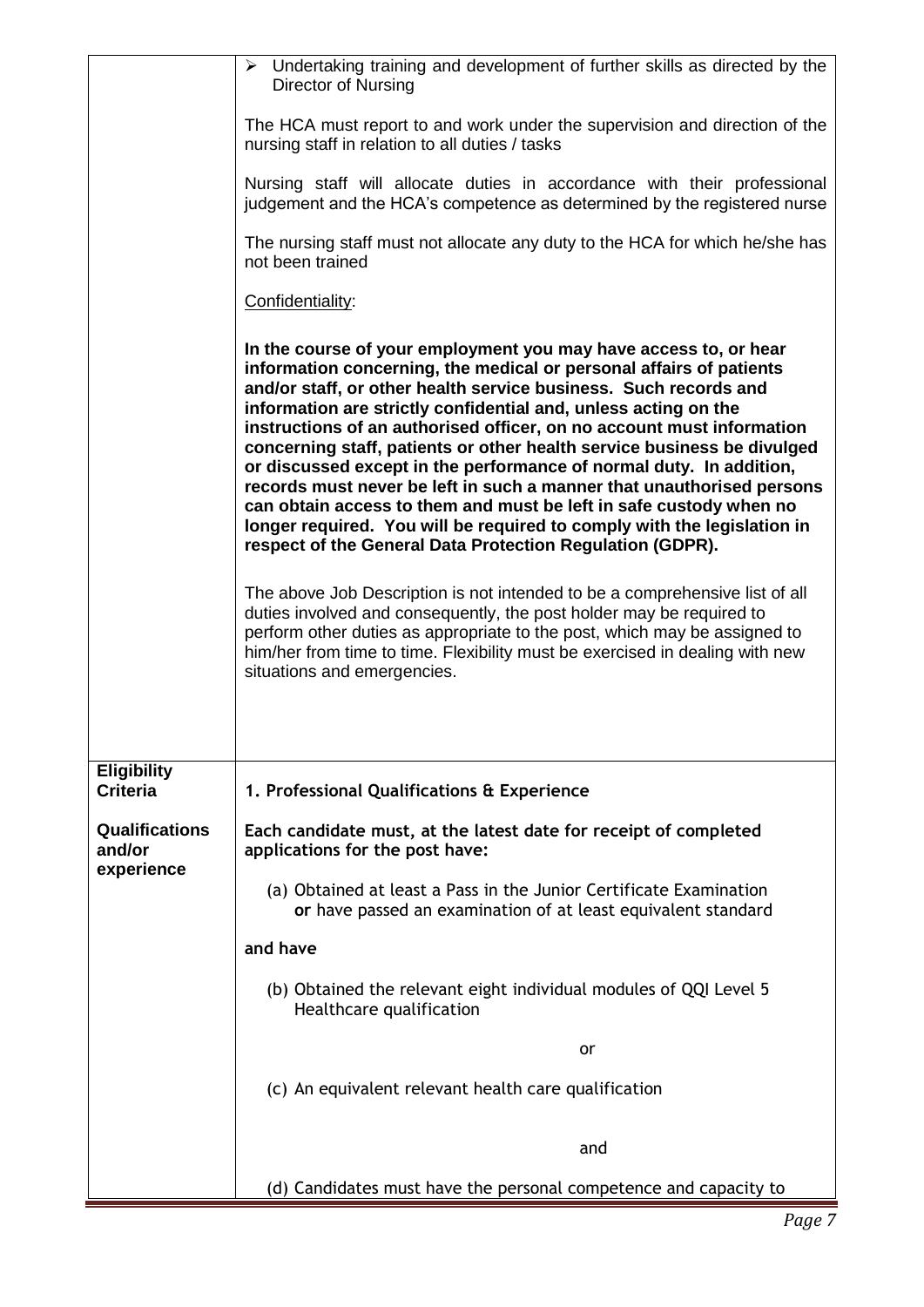|                                                 | properly discharge the duties of the role                                                                                                                                                                                                                                                                                                                                                                                                               |
|-------------------------------------------------|---------------------------------------------------------------------------------------------------------------------------------------------------------------------------------------------------------------------------------------------------------------------------------------------------------------------------------------------------------------------------------------------------------------------------------------------------------|
|                                                 | Desirable:                                                                                                                                                                                                                                                                                                                                                                                                                                              |
|                                                 | Leaving Cert / Applied Leaving Cert                                                                                                                                                                                                                                                                                                                                                                                                                     |
|                                                 | Experience in a Hospital environment                                                                                                                                                                                                                                                                                                                                                                                                                    |
|                                                 | Ranking/Shortlisting/Interview                                                                                                                                                                                                                                                                                                                                                                                                                          |
|                                                 | A ranking and or shortlisting exercise may be carried out on the basis of<br>information supplied in your application form. The criteria for ranking and or<br>shortlisting are based on the requirements of the post as outlined in the<br>eligibility criteria and skills, competencies and/or knowledge section of this<br>job specification. Therefore it is very important that you think about your<br>experience in light of those requirements. |
|                                                 | Failure to include information regarding these requirements may result in you<br>not being called forward to the next stage of the selection process.                                                                                                                                                                                                                                                                                                   |
|                                                 | Those successful at the ranking stage of this process (where applied) will be<br>placed on an order of merit and will be called to interview in 'bands'<br>depending on the service needs of the organisation.                                                                                                                                                                                                                                          |
|                                                 | 3. Age<br>The Public Service Superannuation (Age of Retirement) Act, 2018* set 70<br>years as the compulsory retirement age for public servants.                                                                                                                                                                                                                                                                                                        |
|                                                 | <b>Public Servants not affected by this legislation:</b><br>Public servants recruited between 1 April 2004 and 31 December 2012 (new<br>entrants) have no compulsory retirement age.                                                                                                                                                                                                                                                                    |
|                                                 | Public servants recruited since 1 January 2013 are members of the Single<br>Pension Scheme and have a compulsory retirement age of 70.                                                                                                                                                                                                                                                                                                                  |
|                                                 | <b>Health</b><br>4.<br>Candidates for and any person holding the office must be fully competent and<br>capable of undertaking the duties attached to the office and be in a state of<br>health such as would indicate a reasonable prospect of ability to render regular<br>and efficient service.                                                                                                                                                      |
|                                                 | <b>Character</b><br>5.                                                                                                                                                                                                                                                                                                                                                                                                                                  |
| <b>Post Specific</b>                            | Candidates for and any person holding the office must be of good character.<br>Candidates must have a demonstrable competence and capacity to properly                                                                                                                                                                                                                                                                                                  |
| <b>Requirements</b><br><b>Essential Skills,</b> | discharge the duties of the role<br><b>Professional Knowledge</b>                                                                                                                                                                                                                                                                                                                                                                                       |
| competencies<br>and/or<br>knowledge             | Ability to take direction and carry out duties as requested<br>Ability to maintain a high standard of quality in supporting the delivery of<br>patient care services<br>Appreciation of accountability with regards to Health and Safety aspects of<br>patient care<br>Ability to work well as a member of a team                                                                                                                                       |
|                                                 | Ability to maintain a high standard of attention to detail<br>Good organisational skills and ability to prioritise                                                                                                                                                                                                                                                                                                                                      |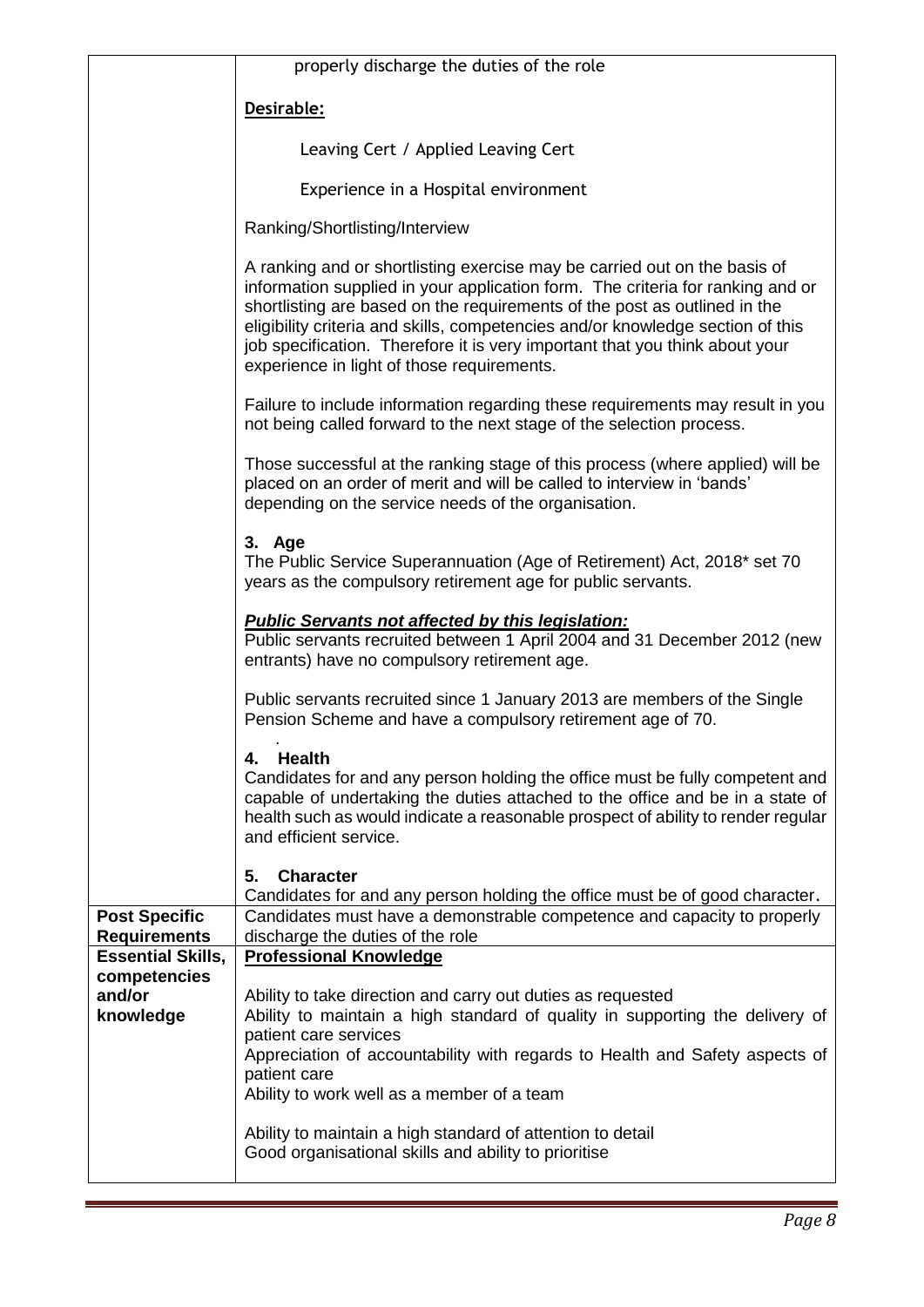|                                                                                                       | Ability to deal with patients and relatives in a courteous, effective and efficient<br>friendly manner<br>Possess a caring disposition                                                                                                                                                                                                                                                                                                                                                                                                                                                                                                                              |
|-------------------------------------------------------------------------------------------------------|---------------------------------------------------------------------------------------------------------------------------------------------------------------------------------------------------------------------------------------------------------------------------------------------------------------------------------------------------------------------------------------------------------------------------------------------------------------------------------------------------------------------------------------------------------------------------------------------------------------------------------------------------------------------|
| <b>Other</b><br>requirements<br>specific to the<br>post                                               | The successful applicant will be required to work flexibly in response to<br>changing local/organisational requirements.                                                                                                                                                                                                                                                                                                                                                                                                                                                                                                                                            |
| <b>Competition</b><br><b>Specific</b><br><b>Selection</b><br><b>Process</b><br><b>Short listing /</b> | Applications should be submitted by completing the hospital's standard job<br>application form. Application forms and full particulars relating to the post are<br>available on St. John's Hospital website, www.stiohnshospital.ie or please<br>click on the link here - or contact the HR department St. John's Hospital.<br>Applications to Human Resources Department, St. John's Hospital.<br>recruitment@stjohnshospital.ie                                                                                                                                                                                                                                   |
| <b>Interview</b>                                                                                      | Closing date 24th June 2022 12 Noon                                                                                                                                                                                                                                                                                                                                                                                                                                                                                                                                                                                                                                 |
|                                                                                                       | <b>Ranking/Shortlisting/Interview</b><br>A ranking and or shortlisting exercise may be carried out on the basis of<br>information supplied in your application form. The criteria for ranking and or<br>shortlisting are based on the requirements of the post as outlined in the<br>eligibility criteria and skills, competencies and/or knowledge section of this<br>job specification. Therefore it is very important that you think about your<br>experience in light of those requirements.                                                                                                                                                                    |
|                                                                                                       | Failure to include information regarding these requirements may result in you<br>not being called forward to the next stage of the selection process.                                                                                                                                                                                                                                                                                                                                                                                                                                                                                                               |
|                                                                                                       | Those successful at the ranking stage of this process (where applied) will be<br>placed on an order of merit and will be called to interview in 'bands'<br>depending on the service needs of the organisation.                                                                                                                                                                                                                                                                                                                                                                                                                                                      |
| Code of<br><b>Practice</b>                                                                            | St. John's Hospital will run this campaign in compliance with the Code of<br>Practice prepared by the Commission for Public Service Appointments<br>(CPSA). The Code of Practice sets out how the core principles of probity,<br>merit, equity and fairness might be applied on a principle basis. The Code<br>also specifies the responsibilities placed on candidates, feedback facilities<br>for candidates on matters relating to their application, when requested, and<br>outlines procedures in relation to requests for a review of the recruitment and<br>selection process, and review in relation to allegations of a breach of the<br>Code of Practice. |
|                                                                                                       | Codes of Practice are published by the CPSA and are available on<br>www.hse.ie in the document posted with each vacancy entitled "Code of<br>Practice, Information For Candidates" or on www.cpsa-online.ie.                                                                                                                                                                                                                                                                                                                                                                                                                                                        |
|                                                                                                       | The reform programme outlined for the health services may impact on this role and as structures<br>change the job description may be reviewed.                                                                                                                                                                                                                                                                                                                                                                                                                                                                                                                      |
|                                                                                                       | io o quido to the general renge of duties assigned to the peet bolder. It is                                                                                                                                                                                                                                                                                                                                                                                                                                                                                                                                                                                        |

This job description is a guide to the general range of duties assigned to the post holder. It is intended to be neither definitive nor restrictive and is subject to periodic review with the employee concerned. It is not intended to be a comprehensive list of all duties involved and consequently, the post holder may be required to perform other duties as appropriate to the post which may be assigned to him/her from time to time and to contribute to the development of the post while in office.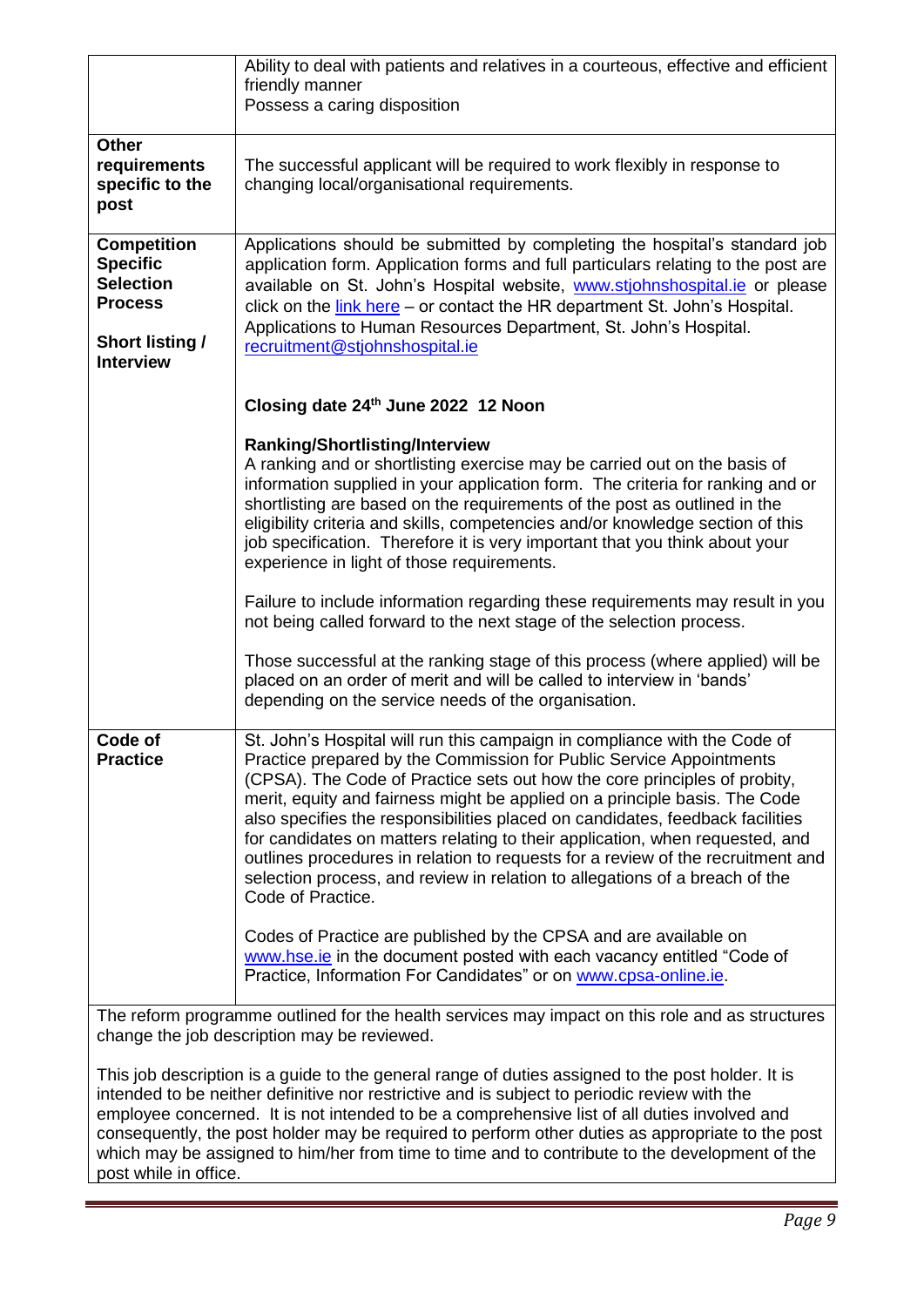## **Terms and Conditions of Employment**



| <b>Tenure</b>                              | The appointment will be permanent and whole time.                                                                                                                                                                                                                                                                                                                                                                                                                                                                                                                                                                                                                                             |
|--------------------------------------------|-----------------------------------------------------------------------------------------------------------------------------------------------------------------------------------------------------------------------------------------------------------------------------------------------------------------------------------------------------------------------------------------------------------------------------------------------------------------------------------------------------------------------------------------------------------------------------------------------------------------------------------------------------------------------------------------------|
|                                            | A panel may be created from which Permanent vacancies of whole-time duration may<br>be filled during the life of the panel.                                                                                                                                                                                                                                                                                                                                                                                                                                                                                                                                                                   |
|                                            | Appointment as an employee of the Health Service Executive is governed by the<br>Health Act 2004 and the Public Service Management (Recruitment and<br>Appointment) Act 2004.                                                                                                                                                                                                                                                                                                                                                                                                                                                                                                                 |
| <b>Remuneration</b>                        | The salary scale for this post is in accordance with HSE approved salary scales.<br>01/10/2021<br>€29,562; €30,921; €32,354; €32,734; €33,669; €34,476; €35,641; €36,848;<br>€38,100                                                                                                                                                                                                                                                                                                                                                                                                                                                                                                          |
|                                            |                                                                                                                                                                                                                                                                                                                                                                                                                                                                                                                                                                                                                                                                                               |
| <b>Working Week</b>                        | The standard working week applying to the post is: 39 hours delivered on a 5<br>over 7 day roster including days/nights and weekends. The nature of the post<br>may involve/require attendance at the Hospital outside of scheduled hours.                                                                                                                                                                                                                                                                                                                                                                                                                                                    |
|                                            | HSE Circular 003-2009 "Matching Working Patterns to Service Needs (Extended<br>Working Day / Week Arrangements); Framework for Implementation of Clause<br>30.4 of Towards 2016" applies. Under the terms of this circular, all new entrants<br>and staff appointed to promotional posts from Dec 16 <sup>th</sup> 2008 will be required to<br>work agreed roster / on call arrangements as advised by their line manager.<br>Contracted hours of work are liable to change between the hours of 8am-8pm<br>over seven days to meet the requirements for extended day services in<br>accordance with the terms of the Framework Agreement (Implementation of<br>Clause 30.4 of Towards 2016). |
| <b>Annual Leave</b>                        | The annual leave entitlement is in accordance with St. John's Hospital/HSE<br>approved leave entitlements.                                                                                                                                                                                                                                                                                                                                                                                                                                                                                                                                                                                    |
| Superannuation                             | All pensionable staff become members of the pension scheme.                                                                                                                                                                                                                                                                                                                                                                                                                                                                                                                                                                                                                                   |
| <b>Termination of</b><br><b>Employment</b> | Two months' notice in writing, on either side, except in circumstances where the<br>Hospital authority is of the opinion that the holder of the office has failed to perform<br>satisfactorily the duties of his/her office or has misconducted himself/herself in<br>relation to such office or is otherwise unfit to hold office.                                                                                                                                                                                                                                                                                                                                                           |
|                                            | The mandatory retirement age for new entrant staff in employment in the public<br>service after 1 <sup>st</sup> January 2013 is 70 years.                                                                                                                                                                                                                                                                                                                                                                                                                                                                                                                                                     |